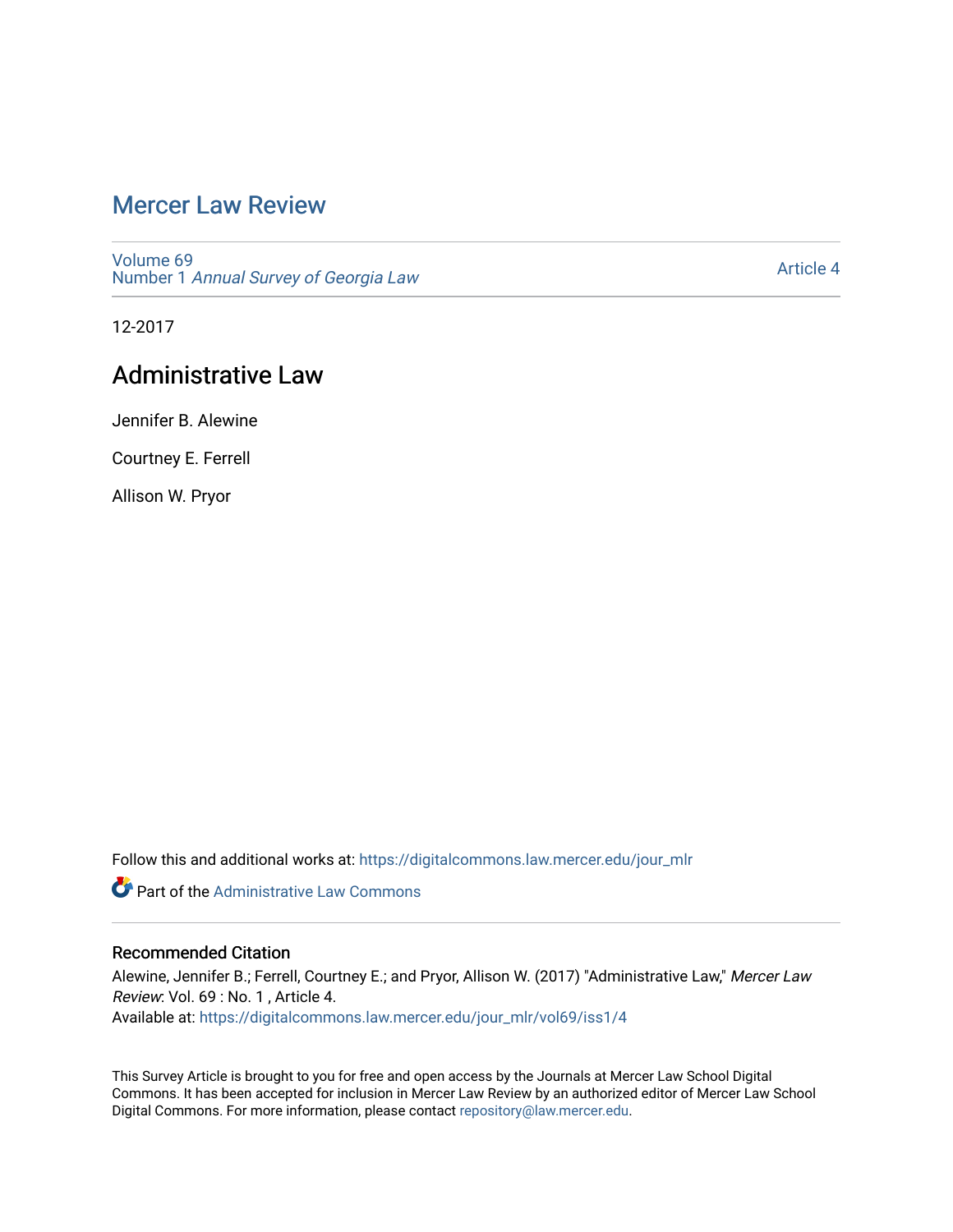# **Administrative Law**

## **by Jennifer B. Alewine\* Courtney E. Ferrelland Allison W. Pryor\***

#### **I.** INTRODUCTION

This Article surveys cases from the Georgia Supreme Court and the Georgia Court of Appeals from June **1, 2016** through May **31, 2017** in which principles of administrative law were a central focus of the case.<sup>1</sup> The Article first discusses the exhaustion of administrative remedies, followed **by** decisions **by** state administrative agencies, then on to scope of authority, statutory construction, a review of administrative decisions, and concludes with a brief review of enactments from the **2017** regular session of the Georgia General Assembly.

#### **II.** EXHAUSTION OF ADMINISTRATIVE DECISIONS

*Georgia Power Co. v. Cazier<sup>2</sup>(Cazier 1)* was revisited in **2016** in *Cazier v. Georgia Power Co.<sup>3</sup>(Cazier ll),* where the Georgia Court of Appeals again held that Georgia Power customers were not challenging the Georgia Public Service Commission's **(PSC)** decisions or rules, but rather

<sup>\*</sup>Associate in the firm of Troutman Sanders LLP, Atlanta, Georgia. Georgia State University (B.A., 2000); Mercer University School of Law **(J.D.,** 2004). Member, State Bar of Georgia.

<sup>\*\*</sup> Associate in the firm of Troutman Sanders LLP, Atlanta, Georgia. Georgia College & State University (B.A., 2004); Mercer University School of Law **(J.D., 2011).** Member, State Bar of Georgia.

<sup>-\*</sup>Associate in the firm of Troutman Sanders LLP, Atlanta, Georgia. University of Georgia (B.A., **2009;** B.B.A., **2009);** University of Georgia School of Law **(J.D., 2013).** Member, State Bar of Georgia.

**<sup>1.</sup>** For an analysis of administrative law during the prior survey period, see Jennifer B. Alewine, Courtney **E.** Ferrell **&** Erin **G.** Watstein, *Administrative Law, Annual Survey of Georgia Law,* **68** MERCER L. REV. **59 (2016).**

<sup>2.</sup> **321** Ga. **App. 576,** 740 **S.E.2d** 458 **(2013).**

**<sup>3. 339</sup>** Ga. **App. 506, 793 S.E.2d 668 (2016).**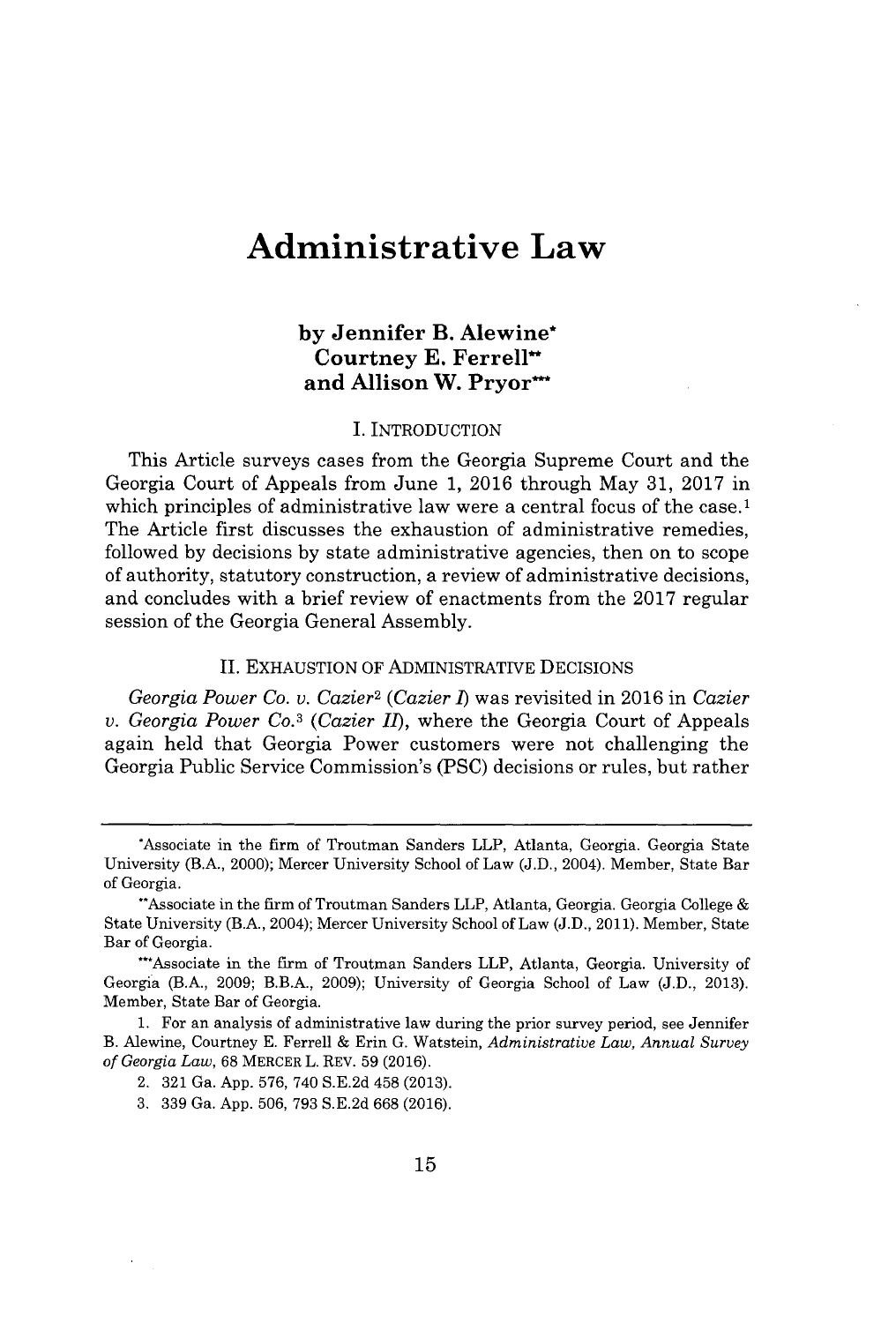Georgia Power's improper calculations of municipal franchise fees.<sup>4</sup>The customers thus did not have to exhaust their administrative remedies since they were challenging a private party.<sup>5</sup> The court reasoned that section 46-2-90 of the Official Code of Georgia Annotated  $(0.C.G.A.)$ <sup>6</sup> which states companies that do not follow **PSC** standards are liable to their customers, "stands in contrast to other provisions of Title 46, which expressly provide for administrative petitions or hearings."7 Because the Fulton County Superior Court ruled that the PSC's rulings defining terms used to calculate municipal franchise fees were ambiguous and the customers were required to apply to the **PSC** to explain these meanings, the court of appeals vacated and remanded the trial court's decision for a second time.<sup>8</sup>

#### III. DECISIONS BY ADMINISTRATIVE **AGENCIES**

In *State v. International Keystone Knights of the Ku Klux Klan, Inc.,9* the Georgia Supreme Court dismissed an appeal **by** the Georgia Department of Transportation (the Department) for lack of jurisdiction under the Appellate Practice Act<sup>10</sup> due to the Department's failure to request appellate review.<sup>11</sup> The Keystone Knights filed a complaint alleging the Department wrongfully denied the group's Adopt-A-Highway application based in part on the content of the group's speech. The Department filed a motion to dismiss, asserting sovereign immunity and challenging the appropriateness of the remedies sought as the Keystone Knights could have sought judicial review under the Administrative Procedure Act.<sup>12</sup> The Fulton County Superior Court denied the Department's motion to dismiss, and the Department filed a notice of appeal with the court of appeals.<sup>13</sup> After accepting the case on transfer from the court of appeals for subject-matter jurisdiction, the supreme court subsequently ruled that it lacked jurisdiction over the

- **9. 299** Ga. **392, 788 S.E.2d** 455 **(2016).**
- **10. O.C.G.A.** *§* 5-6-35(a) **(2017).**
- **11.** *Int'l Keystone Knights,* **299** Ga. at **392, 788 S.E.2d** at 457.

**13.** *Int'l Keystone Knights,* **299** Ga. at **396, 788 S.E.2d** at 460.

*<sup>4.</sup> Id. at* **506-07, 793 S.E.2d** *at* **669-70.**

**<sup>5.</sup>** *Id. at* **509, 793 S.E.2d** *at* **671.**

**<sup>6.</sup> O.C.G.A.** *§* 46-2-90 **(2017).**

**<sup>7.</sup>** *Cazier I,* **339** Ga. **App.** at **509,** 740 **S.E.2d** at **671.**

**<sup>8.</sup>** *Id. at* **509-10,** 740 **S.E.2d** at **671-72.**

<sup>12.</sup> **O.C.G.A.** *§§* **50-13-1-23 (2017);** *Int'l Keystone Knights,* **299** Ga. at 394, **788 S.E.2d** at 459.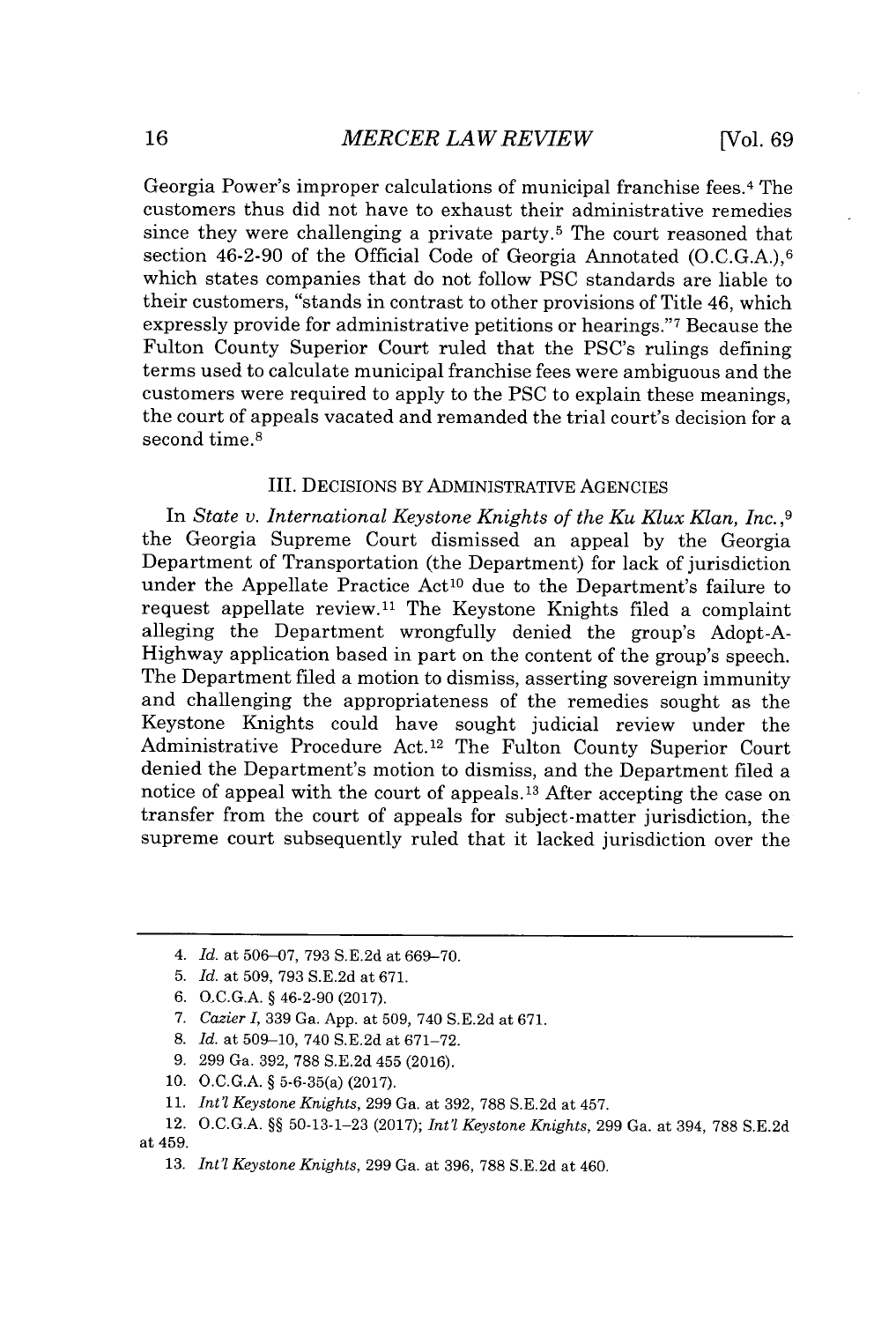Department's appeal because the appeal was from a decision of the superior court reviewing a decision of a state administrative agency. **<sup>14</sup>**

The Appellate Practice Act provides that there is no appeal of right from the judgment of a superior court reviewing a decision of a state administrative agency; rather, appellate review must take place **by** way of an application for discretionary review.<sup>15</sup>In *Keystone Knights,* the court provided guidance on how to determine what is a "state administrative agency" under **O.C.G.A** *§* 5-6-35(a), what is an agency "decision," and what constitutes a review **by** a superior court of such agency decision.16 Although no party disputed that the Department was an administrative agency, the Department argued that its denial of an Adopt-A-Highway application was not a decision because a decision refers to a determination that is made **by** way of a formal adjudicative procedure.<sup>17</sup>The court agreed that a decision under **O.C.G.A** *§* 5-6-35(a) must be adjudicative in nature and be specific and immediate, not general or prospective in application.<sup>18</sup> Nevertheless, the court rejected the Department's argument because court precedents show that a "decision" does not require formal adjudicative procedures.<sup>19</sup> Although the court acknowledged that statutory law or due process may require formal adjudicative procedures, the court held that, for the purposes of O.C.G.A.  $\S$  5-6-35(a)(1), <sup>20</sup> "such procedures are not essential to a 'decision."<sup>21</sup> As applied in *Keystone Knights*, the court held that the Department Commissioner's denial of the Adopt-A-Highway application was a decision of a state administrative agency for the purposes of **O.C.G.A** *§* 5-6-35(a)(1) because the Commissioner had the authority to speak, act, and make determinations on behalf of the Department.<sup>22</sup>

The court also rejected the Department's argument that the superior court's judgment was not a decision reviewing an agency decision. 23 The court stated that if a party to a judicial proceeding "attacks or defends the validity of an administrative ruling and seeks to prevent or promote the enforcement thereof, the trial court must necessarily 'review' the

- **18.** *See id. at* 404, **788 S.E.2d** at 465.
- **19.** *Id. at* 399-400, **788 S.E.2d** at 462.
- 20. **O.C.G.A. §** 5-6-35(a)(1) **(2017).**
- 21. *Int'l Keystone Knights,* **299** Ga. at 406, **788 S.E.2d** at 466.
- 22. *Id. at* 407, **788 S.E.2d** at 467.
- **23.** *Id. at* 408, **788 S.E.2d** at 468.

<sup>14.</sup> *Id. at* 408, **788 S.E.2d** *at* 468.

**<sup>15.</sup> O.C.G.A. §** 5-6-35(a).

**<sup>16.</sup>** *Int'l Keystone Knights,* **299** Ga. at **399, 788 S.E.2d** at 462.

**<sup>17.</sup>** *Id.*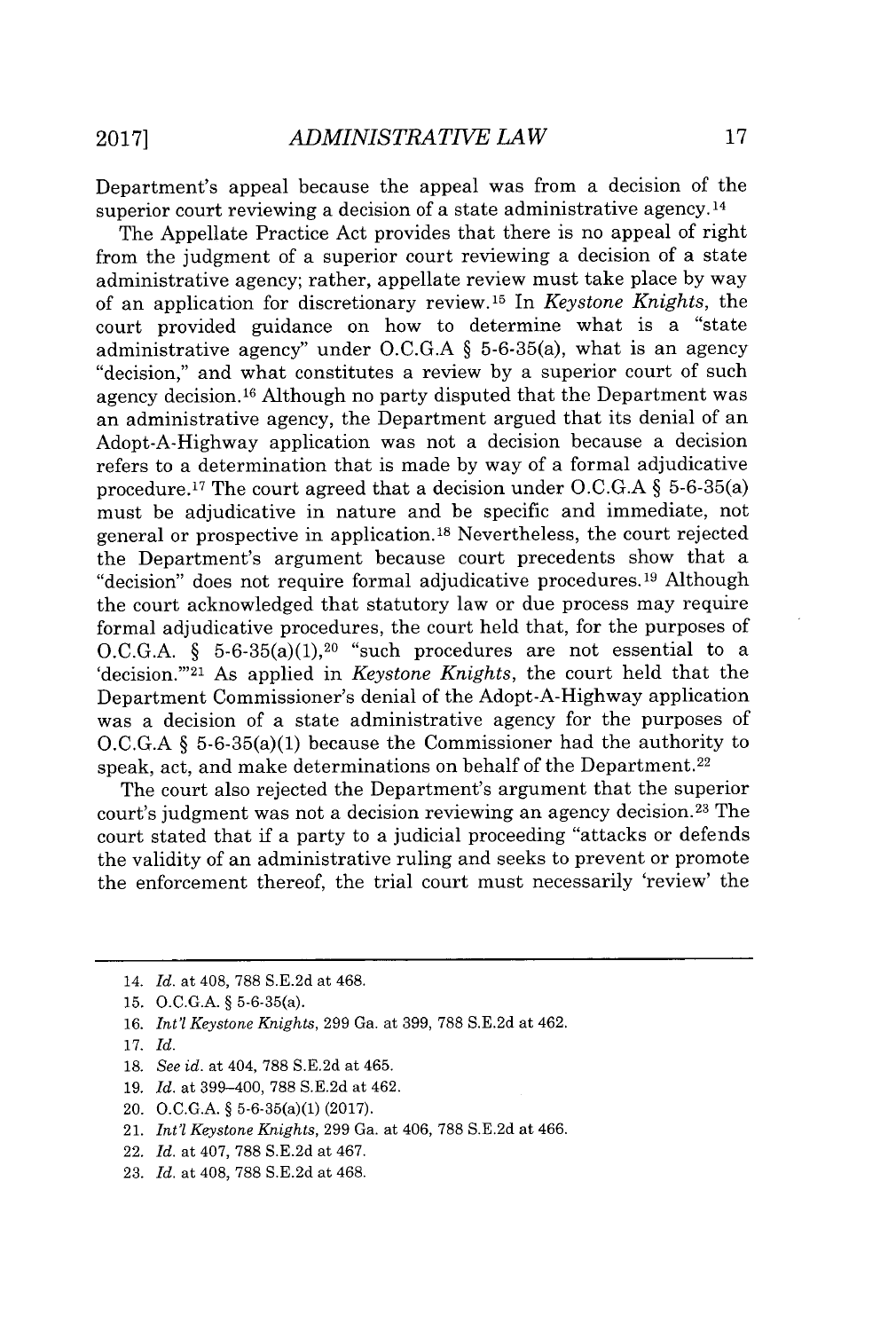administrative decision [to resolve the merits of the case]."<sup>24</sup> The Department also argued that the judgment from which it appealed was not entered in a proceeding under the Administrative Procedures Act or any statute authorizing judicial review of its denial of the Keystone Knight's application.<sup>25</sup> In rejecting the State's position, the court held that when it "consider[s] the nature of the proceedings in the superior court for the purposes of **OCGA §** 5-6-35(a)(1)," it looks to "the substance of those proceedings, not merely the form of the relief sought."26 Therefore, "[n]otwithstanding that the proceedings and judgment below were only for injunctive and declaratory relief, the proceedings and judgment amounted to a review of a decision to deny a particular Adopt-A-Highway application."<sup>27</sup> In conclusion, the court held that, because the Department appealed a decision of a superior court reviewing a decision of a state administrative agency, it was required under **O.C.G.A. §** 5-6-35(a)(1) to file an application for discretionary review to seek appellate review. <sup>28</sup>

**A** few months later, in *Wolfe v. Board of Regents of the University System of Georgia,<sup>29</sup>*the Georgia Supreme Court reiterated the necessity of filing an application for discretionary appeal pursuant to **O.C.G.A. §** 5-6-35(a)(1) when a party appeals a superior court's affirmation of an adjudicative agency decision.<sup>30</sup> The president of Georgia Southern University, Brooks **A.** Keel, fired Lorne Wolfe, a tenured professor, for violation of university policies. Following the denial of Wolfe's application to review his termination **by** the Board of Regents of the University System of Georgia (Board of Regents), Wolfe filed suit in the Fulton County Superior Court for breach of contract and mandamus against President Keel and the Board of Regents seeking reinstatement and other relief. The superior court granted the motion for summary judgment filed **by** the Board of Regents, which Wolfe appealed to the Georgia Supreme Court.<sup>31</sup> To determine whether it had jurisdiction and whether a discretionary application to appeal was required under **O.C.G.A. §** 5-6-35(a)(1), the court applied the guidance laid out in

- **27.** *Id.* at 408, **788 S.E.2d** at 468.
- **28.** *Id.*
- **29. 300** Ga. **223,** 794 **S.E.2d 85 (2016).**
- **30.** *Id.* at **226-27,** 794 **S.E.2d** at **89.**
- **31.** *Id.* at **223,** 794 **S.E.2d** at **86.**

<sup>24.</sup> *Id.* (quoting Ferguson v. Composite State Bd. of Med. Exam'rs, **275** Ga. **255, 257- 58,** 564 **S.E.2d 715, 718** (2002)).

**<sup>25.</sup>** *Id.*

**<sup>26.</sup>** *Id.* at 407, **788 S.E.2d** at 467.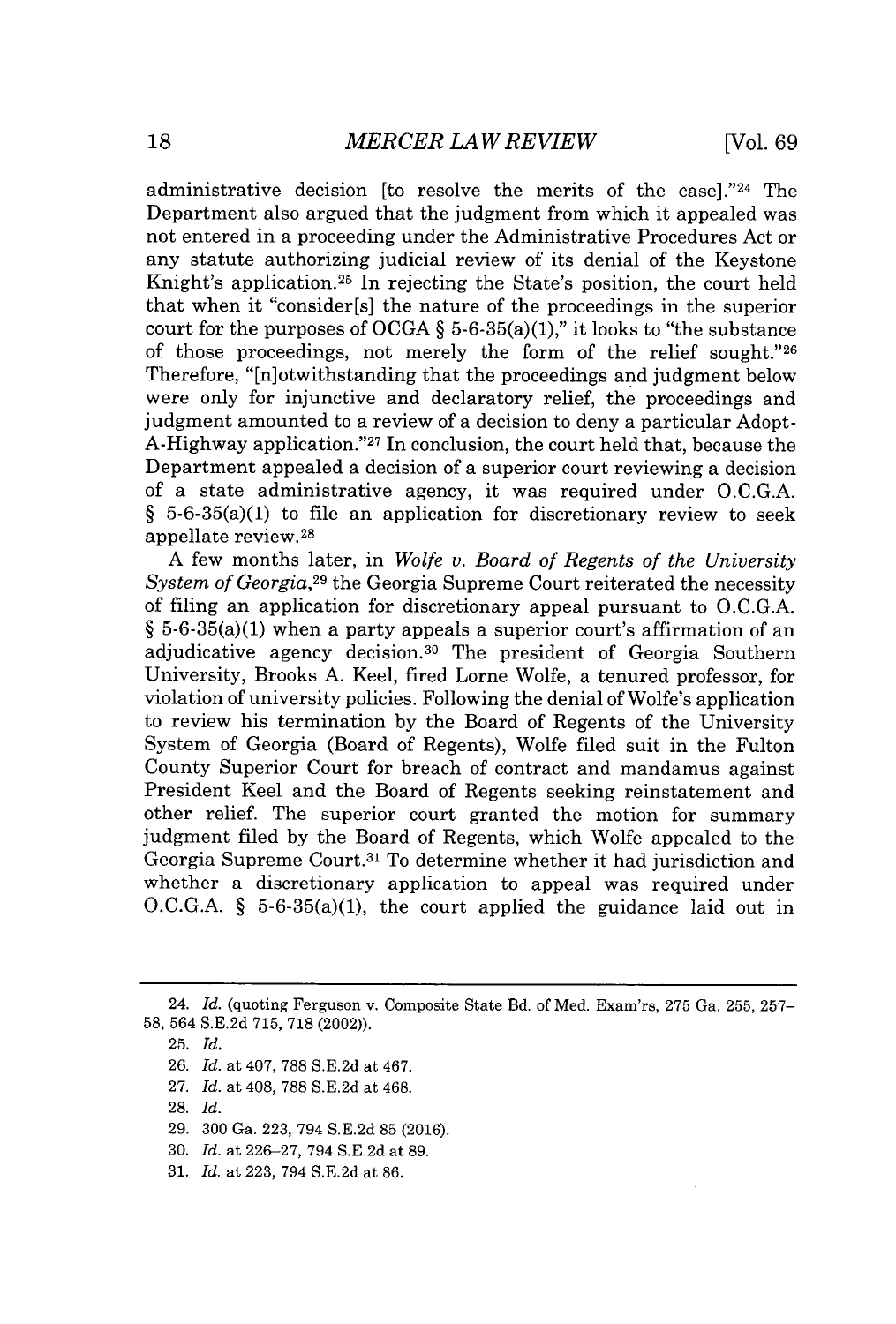*Keystone Knights* to determine whether (i) a state administrative agency, (ii) made a decision, (iii) that was reviewed **by** the superior court. <sup>32</sup>

The supreme court held that the Board of Regents is a state administrative agency with statutory authority to discontinue or remove professors as the good of an institution may require and make rules and regulations for the performance of its duties.<sup>33</sup> The Board of Regents exercised its authority when it adopted the standards of conduct and procedural policies for universities which applies when entering into and terminating contracts of employment with professors. <sup>3</sup> 4 Next, the court determined that the Board of Regents made a "decision" in terminating Wolfe.<sup>35</sup> Consistent with the holding in *Keystone Knights*, the decision was adjudicative in nature rather than executive or legislative because "it was based on an assessment of the particular facts surrounding a single person's past conduct, it involved an application of [the] Board [of Regents'] rules and policies to that conduct, and it had the immediate and specific consequence of terminating Wolfe's contract."36

Finally, the court determined the decision of the superior court was one that reviewed the decision of the Board of Regents.<sup>37</sup> The court rejected Wolfe's argument that the superior court did not review an agency decision because it failed to mention the Board of Regents' denial of Wolfe's application for discretionary review of President Keel's decision to terminate him.<sup>38</sup>The procedures adopted **by** the Board of Regents authorized a university president to terminate a professor's contract. <sup>39</sup> The Board of Regents exercised its discretion not to review President Keel's decision when it declined Wolfe's application, thereby making his decision to terminate the operative decision of the agency.<sup>40</sup> Further, the court reiterated its holding in *Keystone Knights* that "[i]f a party to a judicial proceeding 'attacks or defends the validity of an administrative ruling and seeks to prevent or promote the enforcement thereof, the trial court must necessarily "review" the administrative decision (to resolve the merits of the case)."<sup>41</sup> The court summarized that "Wolfe's complaint" asked the superior court to review a decision of a state administrative

**35.** *Id. at* **228,** 794 **S.E.2d** at **90.**

**37.** *Id. at* **228,** 794 **S.E.2d** *at* **90.**

**38.** *Id. at* **228-29,** 794 **S.E.2d** at **90.**

**39.** *Id. at* **229,** 794 **S.E.2d** at **90.**

41. *Id. at* **230,** 794 **S.E.2d** at **91** (alteration in original) (quoting *Int'l Keystone Knights,* **299** Ga. at 408, **788 S.E.2d** at 468).

**<sup>32.</sup>** *Id. at* **227,** 794 **S.E.2d** at **89.**

**<sup>33.</sup>** *Id.*

<sup>34.</sup> *Id.*

**<sup>36.</sup>** *Id. at* **228,** 794 **S.E.2d** at **89-90.**

<sup>40.</sup> *Id.*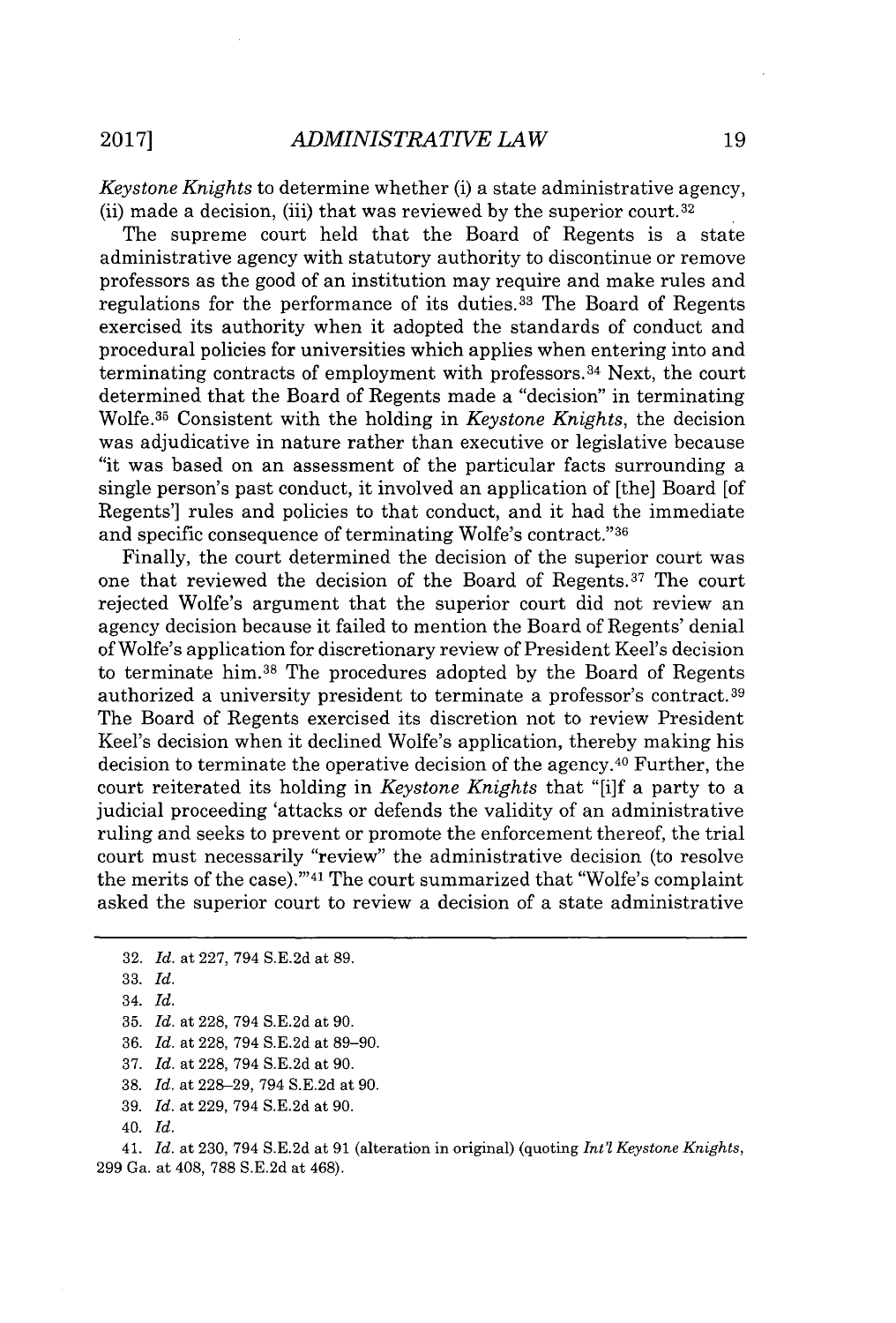agency; the superior court reviewed that decision" and denied relief, and Wolfe appealed that decision to the supreme court.<sup>42</sup> As a result, Wolfe was required to file a discretionary application to appeal under **O.C.G.A.** *§* 5-6-35(a)(1). <sup>43</sup>

#### IV. **SCOPE** OF AUTHORITY

In *Bender v. Southtowne Motors of Newnan, Inc.,4<sup>4</sup>*the Georgia Court of Appeals held that where a private right of action is only authorized **by** statute, a party's failure to follow the implementing rules and regulations, but not the statute, does not itself authorize a private right of action against the offending party.<sup>45</sup>The Benders filed suit claiming Southtowne Motors violated the Georgia Lemon Law<sup>46</sup> by selling them a car without appropriately disclosing that the car had been reacquired **by** the manufacturer due to certain defects. <sup>47</sup>**A** private right of action under the Georgia Lemon Law is only available under **O.C.G.A. §** 10-1-790(a) <sup>48</sup> if a seller of a reacquired vehicle fails to provide clear and conspicuous written notice to the prospective buyer of the vehicle's reacquisition and nature of any alleged nonconformity.<sup>49</sup> At the time of purchase, the Benders signed a form stating the car had been repurchased **by** the manufacturer due to certain listed defects and nonconformities. The Benders testified that they briefly reviewed the form, understood that the car had been repurchased **by** the manufacturer for defects, signed the form, and sought confirmation that the defects had been repaired. 5o The court held the Benders were clearly and conspicuously informed in writing that the car was reacquired **by** the manufacturer and the nature of the defects that led to the reacquisition. <sup>51</sup>

Nevertheless, the Benders argued that Southtowne Motors's disclosure was insufficient and failed to comply with the rules and regulations which, under the authority of **O.C.G.A. § 10-1-795,52** had been set forth by the attorney general.<sup>53</sup> While the court agreed that these

46. **O.C.G.A. § 10-1-780-98 (2017).**

- 48. **O.C.G.A. §** 10-1-790(a) **(2017).**
- *49. Bender,* **339** Ga. **App.** at 443-44, **793 S.E.2d** at **622-23.**
- **50.** *Id.* at 440, **793 S.E.2d** at **620-21.**
- **51.** *Id.* at 445, **793 S.E.2d** at **623.**
- **52. O.C.G.A. § 10-1-795 (2017).**
- **53.** *See id.; Bender,* **339** Ga. **App.** at 445, **793 S.E.2d** at 624.

<sup>42.</sup> *Id. at* **231,** 794 **S.E.2d** at **91.**

<sup>43.</sup> *Id.*

<sup>44.</sup> **339** Ga. **App.** 439, **793 S.E.2d 618 (2016).**

<sup>45.</sup> *Id. at 447,* **793 S.E.2d** at 624.

*<sup>47.</sup> Bender,* **339** Ga. **App.** at 439, **793 S.E.2d** at **620.**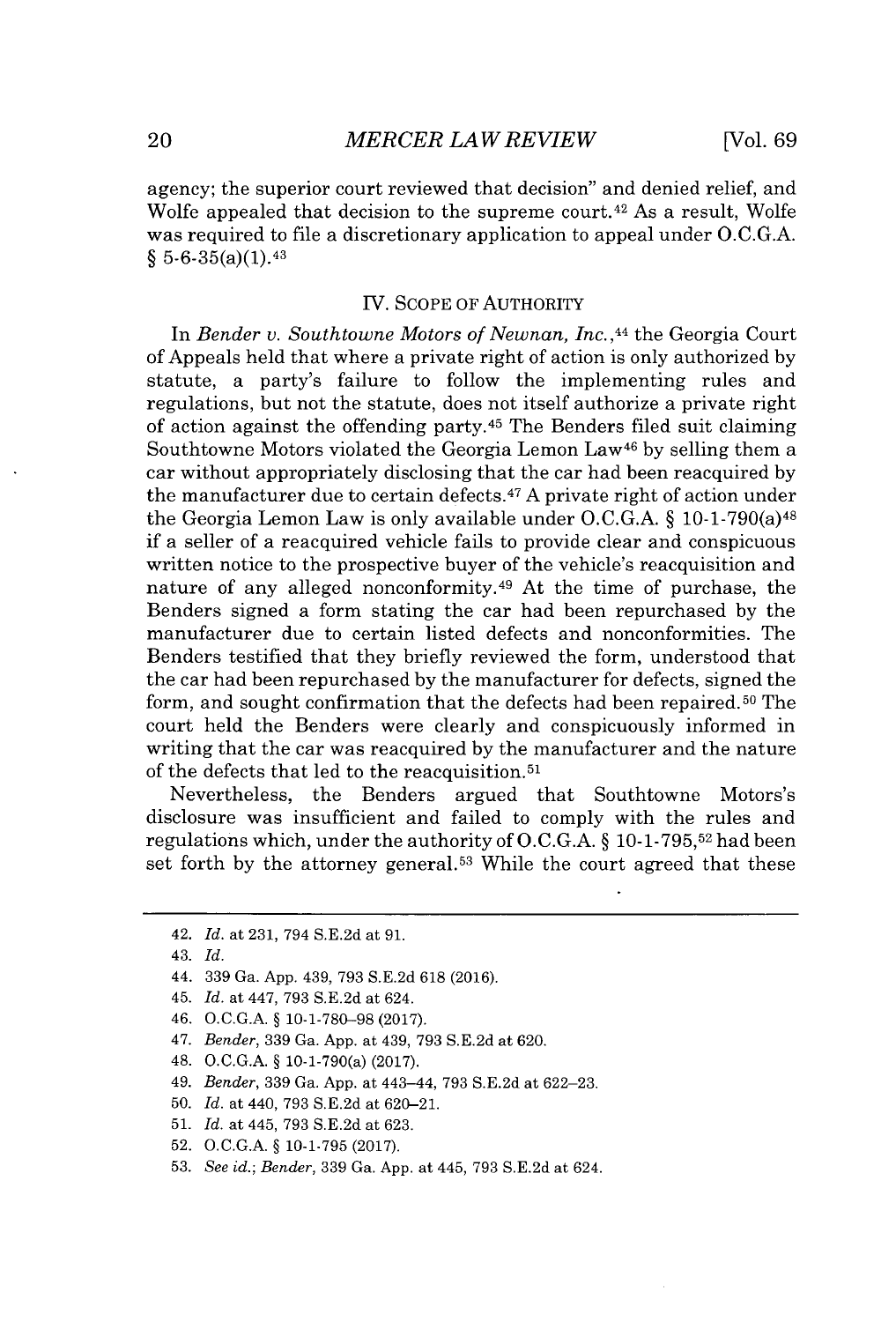rules and regulations imposed additional requirements on sellers like Southtowne, it disagreed that the failure to follow them creates a private right of action not otherwise available under the statute. <sup>54</sup>**O.C.G.A. §**  $10-1-790(a)(1)^{55}$  only requires conspicuous written notice, not that such notice be provided on a particular form or the form be given to the purchaser within a set amount of time.<sup>56</sup> The court reiterated that just because "the statute specifically authorizes the enactment of the rules and regulations to implement and enforce the provisions of the statute does not mean this language can be read more expansively than the plain terms allow."<sup>57</sup> As a result, the court affirmed the trial court's grant of summary judgment against the Benders in part, holding that the Georgia General Assembly did not intend to authorize a buyer's private right of action under the Georgia Lemon Law and Fair Business Practices Act<sup>58</sup> against sellers who adhere to the statutory disclosures but simply failed to comply with the additional requirements imposed **by** the implementing rules and regulations.<sup>59</sup>

In *New Cingular Wireless PCS, LLC v. Georgia Department of Revenue*,<sup>60</sup> internet service providers (the Providers) brought suit against the Georgia Department of Revenue (the Department) for refusing to refund sales taxes erroneously paid **by** the Providers' customers for wireless internet service access. The DeKalb County Superior Court granted the Department's motion to dismiss, and the Providers appealed. The Providers challenged the trial court's determination that the Providers must first refund their customers before seeking a refund from the Department.<sup>61</sup> Pursuant to O.C.G.A. § 48-2-35,<sup>62</sup> a taxpayer must be refunded any and all taxes that are determined to have been erroneously or illegally assessed and collected.<sup>63</sup> However, the Department's own regulations require a provider to affirmatively show that the tax had been refunded to the consumer prior to receiving a refund from the Department.<sup>64</sup> The Providers argued that the Department's Department.<sup>64</sup> The Providers argued that the Department's interpretation of its regulation is not supported **by** its plain language and

- **60.** 340 Ga. **App. 316, 797 S.E.2d 190 (2017).**
- **61.** *Id.* at **316, 797 S.E.2d** at **191.**
- **62. O.C.G.A. § 48-2-35 (2017).**

<sup>54.</sup> *Bender,* **339** Ga. **App.** at 447, **793 S.E.2d** at 624.

**<sup>55.</sup> O.C.G.A. §** 10-1-790(a)(1) **(2017).**

**<sup>56.</sup>** *Bender,* **339** Ga. **App.** at 447, **793 S.E.2d** at **625.**

**<sup>57.</sup>** *Id.*

**<sup>58.</sup> O.C.G.A. §§ 10-1-390-408 (2017).**

**<sup>59.</sup>** *Bender,* **339** Ga. **App.** at 447, **793 S.E.2d** at **625.**

**<sup>63.</sup>** *Id.*

<sup>64.</sup> Ga. Comp. R. **&** Regs. **560-12-1-.25(2) (2017).**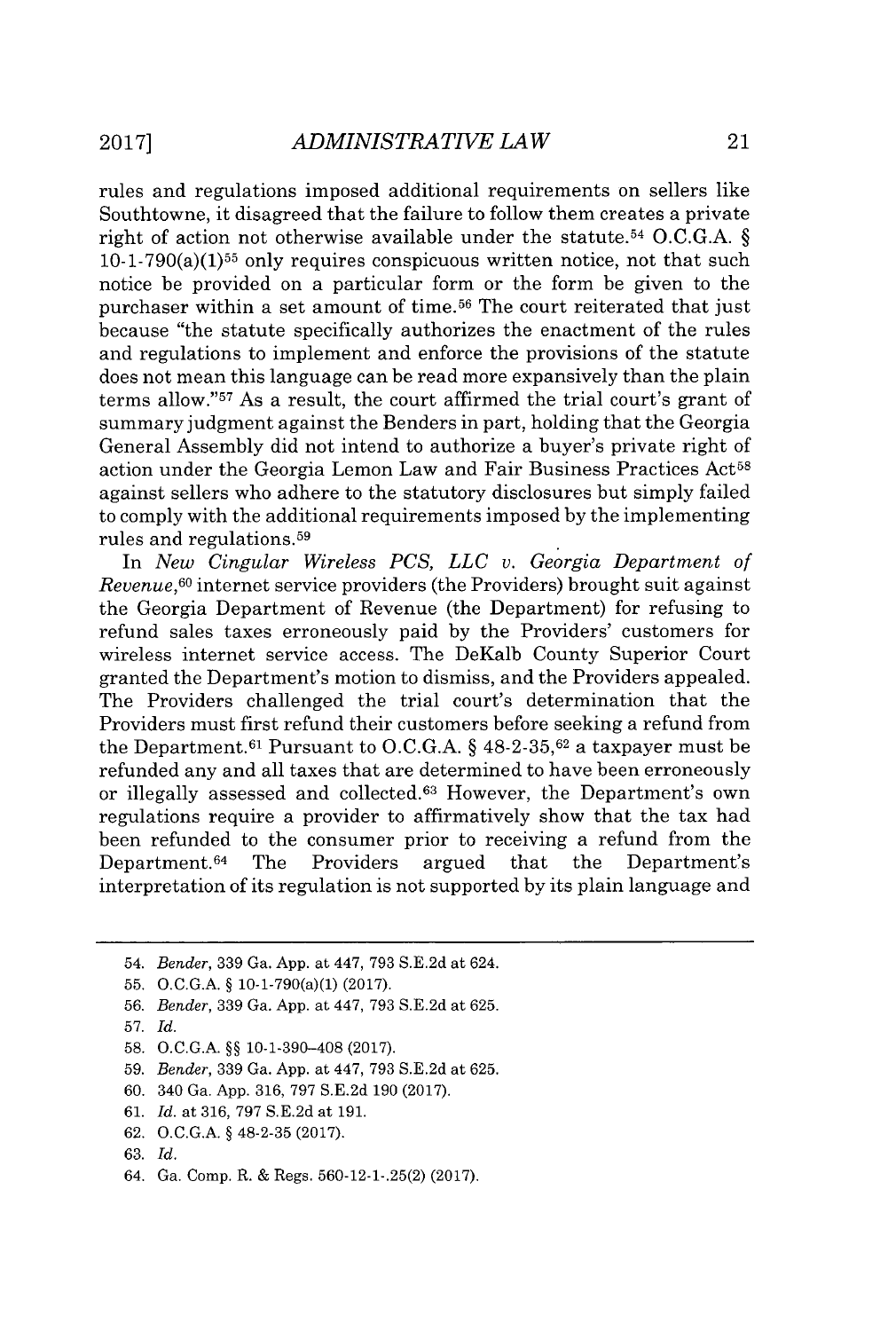is unreasonable.<sup>65</sup> The Department enacted this refund procedure regulation pursuant to its "explicit statutory authority to 'promulgate regulations for the *enforcement* of the Public Revenue Code and the collection of revenues thereunder.""<sup>66</sup> Further, precedent supports judicial deference afforded to 'the agency's interpretation of rules and regulations it has enacted to fulfill the function given it **by** the legislative branch."<sup>67</sup> The court held that the Department's interpretation of its rules and regulations were reasonable and affirmed the trial court's dismissal because the Providers failed to refund consumers prior to seeking a refund from the Department.<sup>68</sup>

In *City of Cumming v. Flowers*,<sup>69</sup> the Georgia Supreme Court clarified that, under **O.C.G.A. §** 5-4-1,70 the appropriate procedure **by** which a local zoning board's quasi-judicial decision on a variance request may be appealed to the superior court is **by** a petition for certiorari. 71 In doing so, the court overturned a line of precedent, including *Jackson v. Spalding County*<sup>72</sup> to the extent the precedent cases stated it was appropriate to appeal a quasi-judicial variance decision **by** mandamus when the local zoning ordinance does not provide for a petition **by** certiorari. 73 The City of Cumming's Board of Zoning Appeals (the Board) granted Kerley Family Homes, **LLC** (Kerley) a variance for building townhomes too close to adjoining property in violation of the city's zoning ordinance. Neighboring homeowners (Homeowners) harmed **by** the variance filed a complaint in the Forsyth County Superior Court against the City of Cumming, the Board, and members of the Board (the City) seeking a writ of mandamus to compel the Board to comply with the law and an injunction to enjoin Kerley from violating the law. The City and Kerley filed a motion to dismiss that the parties agreed to treat as a motion for summary judgment. The superior court denied the motion for summary judgment, and the City and Kerley appealed.<sup>74</sup>

- *69.* **300** Ga. **820, 797 S.E.2d** 846 **(2017).**
- **70. O.C.G.A. §** 5-4-1 **(2017).**
- **71.** *Flowers,* **300** Ga. at **820, 797 S.E.2d** at **848.**
- **72. 265** Ga. **792,** 462 **S.E.2d 361 (1995).**
- **73.** *Flowers,* **300** Ga. at **820, 797 S.E.2d** at **848.**
- 74. *Id.* at **820-21, 797 S.E.2d** at 849.

**<sup>65.</sup>** *New Cingular Wireless,* 340 Ga. **App.** at **319, 797 S.E.2d** at **193.**

*<sup>66.</sup> Id.* at **319, 797 S.E.2d** at 193-94 (quoting Ga. Dep't of Revenue v. Ga. Chemistry Council, Inc., **270** Ga. **App. 615, 616, 607 S.E.2d 207, 208** (2004)).

*<sup>67.</sup> Id.* at **319-20, 797 S.E.2d** at 194 (quoting Pruitt Corp. v Ga. Dep't of Cmty. Health, 284 Ga. **158, 159,** 664 **S.E.2d 223, 225 (2008)).**

**<sup>68.</sup>** *Id.* at **320, 797 S.E.2d** at 194.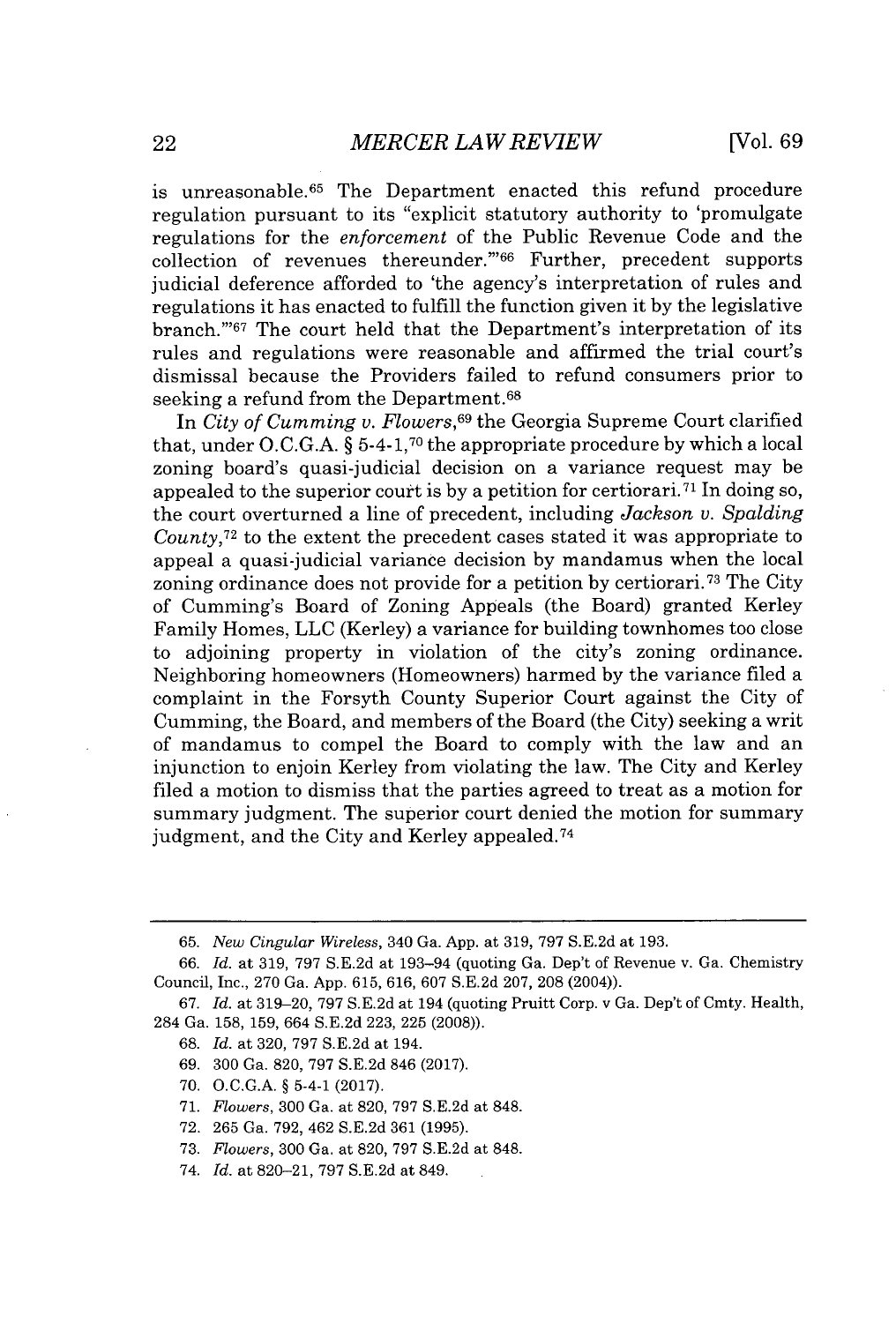O.C.G.A.  $\S$  5-4-1(a)<sup>75</sup> provides that quasi-judicial decisions of local entities must be appealed by a petition of certiorari.<sup>76</sup> In *Jackson*, the supreme court held that a zoning variance decision was quasi-judicial and subject to certiorari review under **O.C.G.A. §** 5-4-1, but also held that mandamus is the proper method to appeal a variance decision "[w]hen the zoning ordinance fails to prescribe a method of judicial review."<sup>77</sup> In *Flowers,* the court determined that the Board made a quasi-judicial decision in ruling on Kerley's requested variance and considered "whether the facts applied to a specific piece of property warrant relief from [the] zoning ordinance."78 As such, the Board's quasi-judicial decision was subject to certiorari review under **O.C.G.A.** *§* 5-4-1, prompting the court to reexamine the *Jackson* line of precedent also permitting review by mandamus.<sup>79</sup> The court reiterated that "in conformance with the text of the mandamus statute, **'if** there be a specific remedy by certiorari, the right of mandamus will not lie."<sup>80</sup> The court determined the certiorari-versus-mandamus analysis was straightforward and held the Homeowners' mandamus claim was improper.<sup>81</sup>

The court then overruled the *Jackson* line of precedent to the extent those cases permitted challenge **by** mandamus because the cases offered no justification for the exception, were inconsistent in application, and were based on unsound reasoning.<sup>82</sup>The court interpreted *Jackson* to permit a city or county to effectively follow the local ordinance rather than **O.C.G.A. §** 5-4-1 in deciding how a variance decision must be appealed.<sup>83</sup> Determining such an outcome contrary to the Georgia Constitution, which holds general laws are supreme over local ordinances, the court overruled *Jackson* and similar cases because they improperly created means of appeal to. the superior court, including direct appeals, that are not authorized **by** statute. <sup>84</sup>

- **78.** *Flowers,* **300** Ga. at **823, 797 S.E.2d** at **850.**
- *79. Id. at* **825, 797 S.E.2d** at **851-52.**

**80.** *Id. at* **825, 797 S.E.2d** at **852** (quoting City of Statesboro v. Dickens, **293** Ga. 540, 542, **748 S.E.2d 397,** 400 **(2013)).**

**81.** *Id.*

- **83.** *Id. at* **829, 797 S.E.2d** at 854.
- 84. *Id. at* **831, 797 S.E.2d** at **855.**

**<sup>75.</sup> O.C.G.A. §** 5-4-1(a) **(2017).**

*<sup>76.</sup> Id.*

**<sup>77.</sup>** *Jackson,* **265** Ga. at **792-93,** 462 **S.E.2d** at **363.**

**<sup>82.</sup>** *Id. at* **827-28, 831, 797 S.E.2d** at **853, 856.**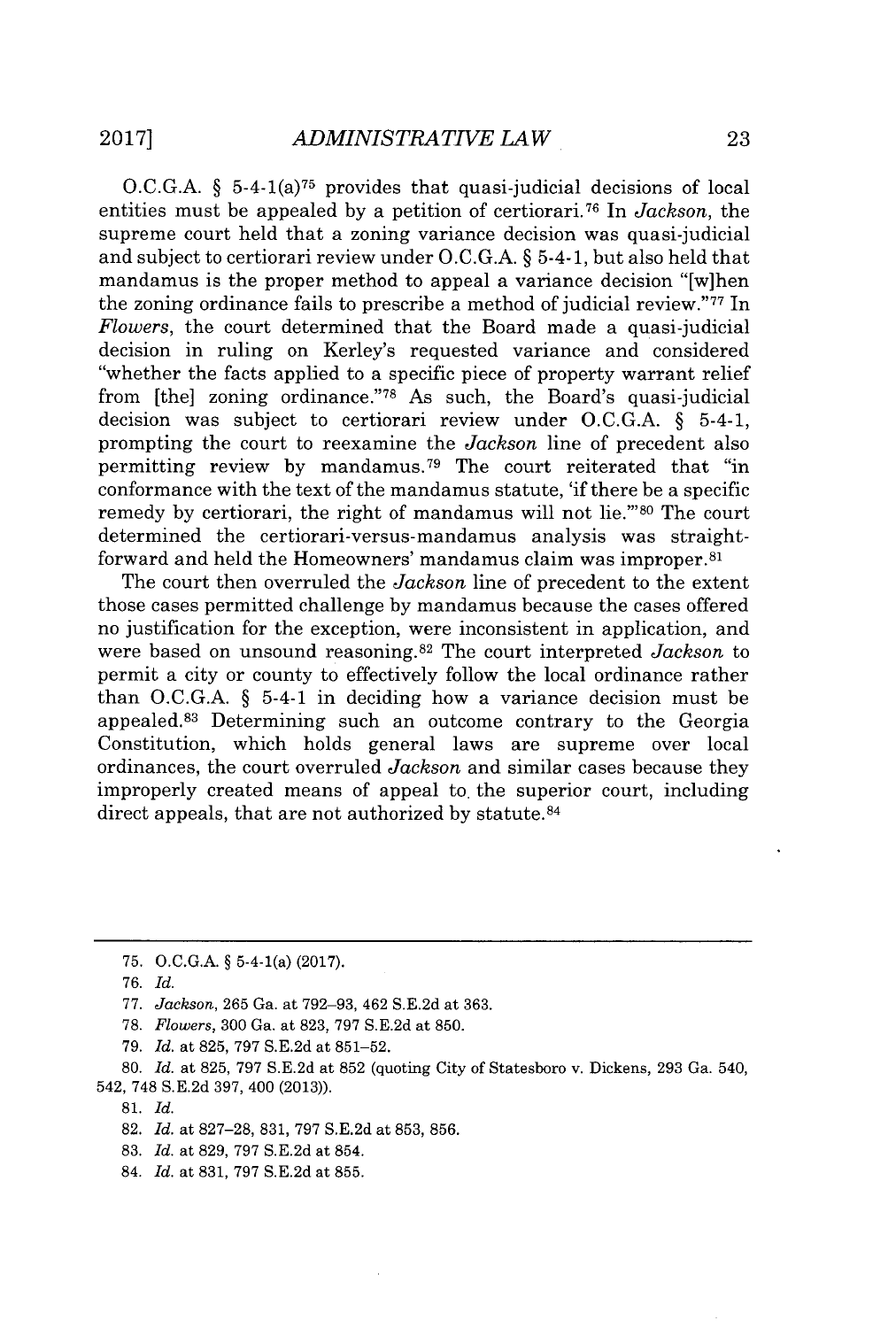#### V. STATUTORY **CONSTRUCTION**

In *Inglett & Stubbs International, Ltd. v. Riley,<sup>85</sup>*Inglett, an international electrical contractor based in Smyrna, Georgia, sought a refund of **\$1.9** million in sales tax from the Georgia Department of Revenue (the Department). In connection with several construction and installation projects for the United States Department of the Army in Afghanistan, Inglett purchased materials that were delivered and stored in Smyrna. Despite initially paying the sales tax on these materials, Inglett subsequently sought a refund from the Department claiming that it was a "reseller," rather than a "consumer," liable for sales tax under Georgia law. Inglett appealed after the Department, the Georgia Tax Tribunal, and the Fulton County Superior Court denied Inglett's refund in turn.<sup>86</sup>

Pursuant to **O.C.G.A.** *§§* **48-8-30(b)(1) <sup>87</sup>**and **48-8-2(31),88** every purchaser of tangible personal property in Georgia is liable for a 4% sales tax on the purchase price so long as the sale is for any purpose other than resale.<sup>89</sup> Therefore, whether a purchaser is classified as an end-use consumer or reseller is critical in assessing sales tax liability. $90$  The Administrative Law Judge for the Tax Tribunal, whom the superior court affirmed on appeal, found Inglett to be "a consumer liable for sales tax, rather than a reseller."<sup>91</sup> Reviewing the prior decisions de novo, the Georgia Court of Appeals rejected Inglett's argument that it was a reseller rather than a retail consumer. <sup>92</sup>As decided **by** the court of appeals in *J. W. Meadors & Co. v. State,<sup>93</sup>*sales to contractors are sales to consumers.<sup>94</sup> Further, as codified in O.C.G.A. § 48-8-63(b), <sup>95</sup> each person who "contracts to furnish tangible personal property and to perform services under the contract within this state shall be deemed to be the consumer **.** . **.** and shall pay the sales tax imposed **by** this article at the time of the purchase."<sup>96</sup> In *Inglett*, the court held that the contractor-asconsumer rule applied to Inglett because, in carrying out its contractual

- **88. O.C.G.A.** *§* **48-8-2(31) (2017).**
- **89. O.C.G.A.** *§§* **48-8-30(b)(1), 48-8-2(31).**

**90.** *Inglett,* **339** Ga. **App.** at **377, 791 S.E.2d** at 644.

- **91.** *Id.* at **376, 791 S.E.2d** at 643.
- **92.** *Id.* at **377, 791 S.E.2d** at 643-44.
- **93. 89** Ga. **App. 583, 80 S.E.2d 86** (1954).
- 94. *Id.* at 584, **80 S.E.2d** at **87.**
- **95. O.C.G.A.** *§* **48-8-63(b) (2017).**
- **96.** *Id.*

**<sup>85. 339</sup>** Ga. **App. 375, 791 S.E.2d** 642 **(2016).**

**<sup>86.</sup>** *Id.* at **375-76, 791 S.E.2d** at 643.

**<sup>87.</sup> O.C.G.A.** *§* **48-8-30(b)(1) (2017).**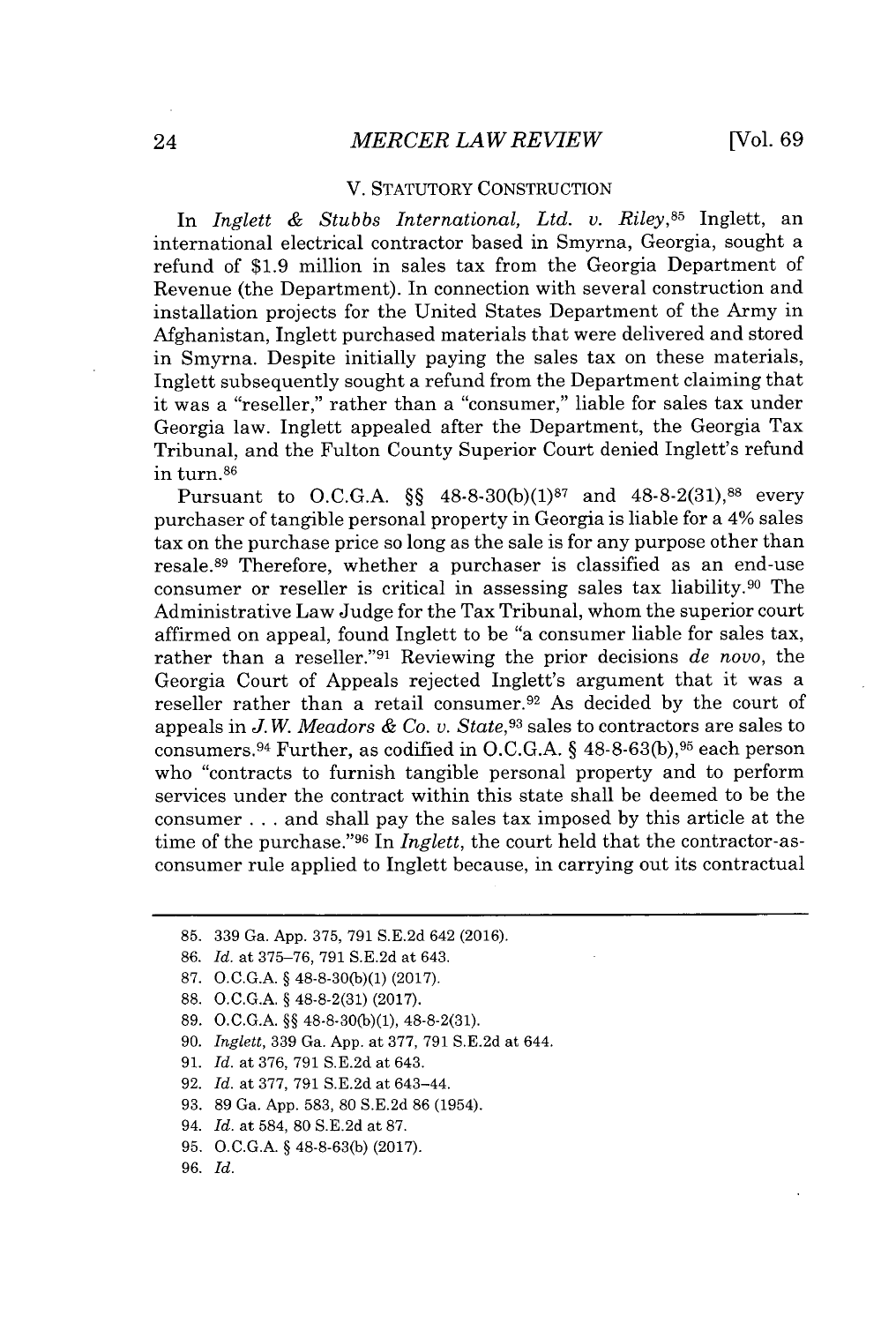responsibilities, Inglett performed work and services in Georgia **by** purchasing and storing property in the state.<sup>97</sup>

#### VI. REVIEW OF ADMINISTRATIVE DECISIONS

In a strong recognition of the authority of final decisions made **by** state agencies, the Georgia Court of Appeals held in *Tanner Medical Center, Inc. v. Vest Newnan, LLC,98* that its duty is not to consider whether the record supports the trial court's decision, but instead whether the record supports the agency's decision.<sup>99</sup> In *Tanner*, the Department of Community Health **(DCH)** denied Vest Newnan a certificate of need to establish an inpatient psychiatric hospital. <sup>100</sup>**A** certificate of need is required by statute<sup>101</sup> and the program for acquiring a certificate of need is overseen **by** the **DCH** and granted based on several factors, including area population and use of existing services.<sup>102</sup> The court of appeals previously stated that "[t]he **DCH** rules promulgated to administer the [certificate of need] program are detailed and lengthy" and that administrative review is **highly** specialized.103 In *Tanner,* Vest Newnan was denied a certificate of need and "appealed DCH's denial with Coweta County and the City of Newnan intervening in the action on [Vest Newnan's] behalf."<sup>104</sup> The hearing officer affirmed the DCH's denial after a *de* novo administrative hearing, holding Vest Newnan did not show a need for a new psychiatric inpatient program, and such a service "would constitute an unnecessary duplication of services, would have an unreasonable effect on payors, [and] would not foster improvements or innovations" among other issues.<sup>105</sup> Vest Newnan appealed to the DCH Commissioner who affirmed the hearing officer's decision and adopted it as a final order.<sup>106</sup> Vest Newnan and the City petitioned for judicial review and the Coweta County Superior Court reversed the DCH's decision. concluding "that the service-specific need rule is decision, concluding "that the service-specific need rule is unconstitutional on its face, and that the 'adverse impact' and 'relationship to the delivery system analysis' rests upon the

**101. O.C.G.A. §** 31-6-40(a)(1) **(2017).**

102. *See* Palmyra Park Hosp. v. Phoebe Sumter Med. Ctr., **310** Ga. **App. 487, 488,** 714 **S.E.2d 71, 73 (2011).**

- **103.** *Id.* at 491-92, 714 **S.E.2d** at **75.**
- 104. *Tanner,* 337 Ga. App. at 886, 789 S.E.2d at 260.
- **105.** *Id.* at **886, 789 S.E.2d** at **261.**

**106.** *Id.*

**<sup>97. 339</sup>** Ga. **App.** at **378-79, 791 S.E.2d** at 645.

**<sup>98. 337</sup>** Ga. **App. 884, 789 S.E.2d 258 (2016).**

**<sup>99.</sup>** *Id.* at **887, 789 S.E.2d** at **261.**

**<sup>100.</sup>** *Id.* at **884, 789 S.E.2d** at **259-60.**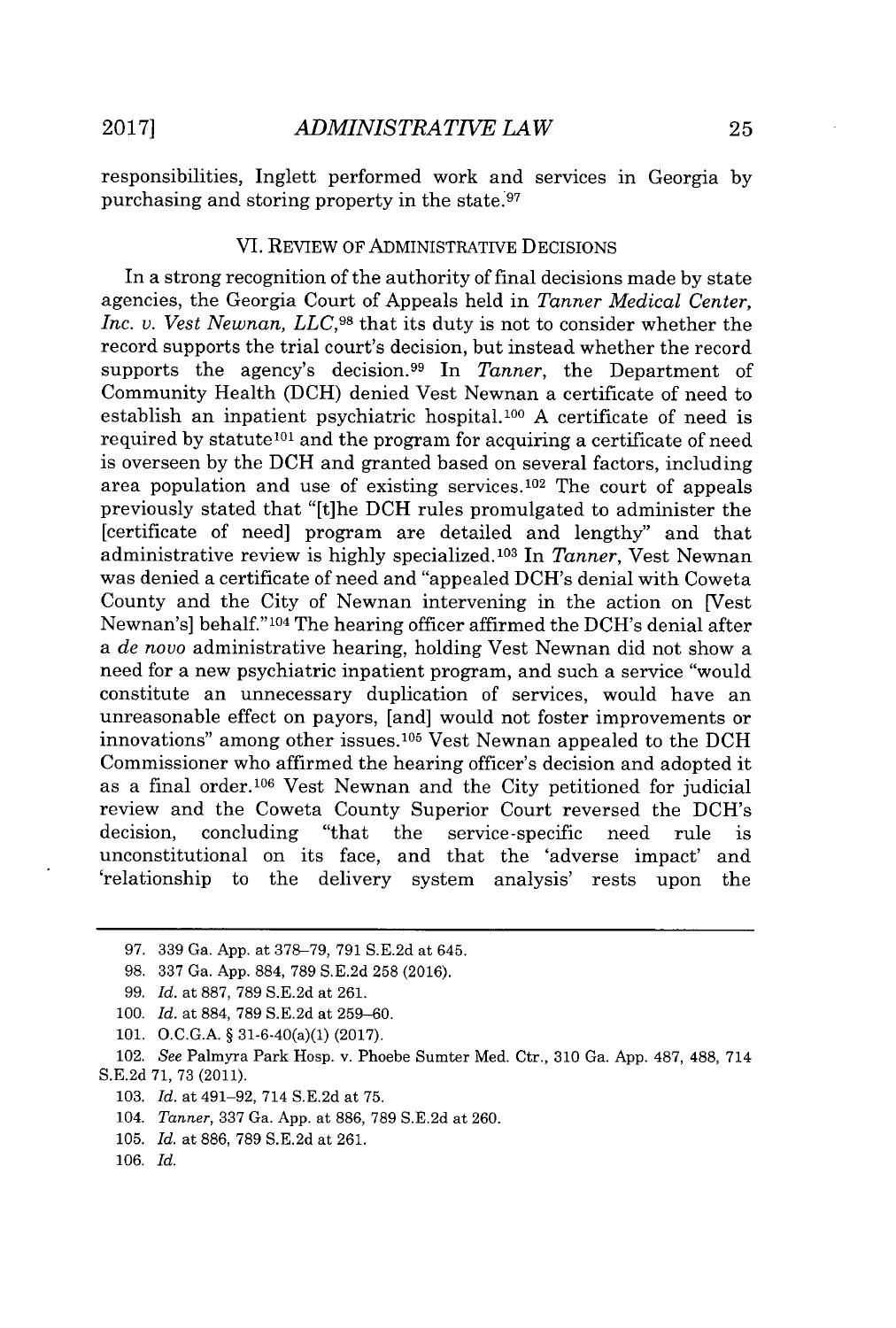unconstitutional service-specific need rule." $107$  The Coweta County Superior Court further held "that the manner in which **DCH** reviewed Vest's application was arbitrary and capricious because the [initial] **DCH** reviewer did not take notes during his review or perform any need or adverse impact analysis.<sup>108</sup>

The court of appeals first held that it would not apply a *de novo* standard of review, but instead would determine "whether 'substantial evidence' supports the agency's findings **of** fact, and whether the conclusions of law drawn from those findings of fact are sound."<sup>109</sup> The court then evaluated whether the **DCH** had reviewed Vest Newnan's application in an arbitrary and capricious manner.<sup>110</sup> The court determined there was "no requirement in the statutory framework of the [certificate of need] program or elsewhere in the **DCH** rules requiring the reviewer to take notes or perform his own need and adverse impact analysis."111 Thus, the trial court "erred in concluding that the procedure employed by DCH was arbitrary and capricious on this ground."<sup>112</sup> The court further held the **DCH** had complied with its own procedures in requiring additional information regarding architectural and construction costs, and that Vest Newnan was given the opportunity to submit such requested information, resulting in another error where the trial court found **DCH** had acted arbitrarily and capriciously. <sup>11</sup><sup>3</sup>

Finally, the court held that where a certificate of need applicant fails to establish no adverse impact on other regional service providers, the application may be denied **by** the **DCH** and should not be overruled **by** a reviewing court.<sup>114</sup>The court's duty is not to consider whether the record supports the trial court's decision, but instead whether the record supports the agency's decision.<sup>115</sup> Vest Newnan's application had a projected patient volume that was largely dependent on the redirection of admissions from existing providers to attain its projected level of utilization, which would have an adverse impact on other existing service

**<sup>107.</sup>** *Id.*

**<sup>108.</sup>** *Id. at* **886-87, 789 S.E.2d** *at* **261.**

**<sup>109.</sup>** *Id. at* **887, 789 S.E.2d** at **261** (quoting *Palmyra Park Hosp.,* **310** Ga. **App.** at 488, 714 **S.E.2d** at **72).**

**<sup>110.</sup>** *Id.* at **889, 789 S.E.2d** at **262.**

**<sup>111.</sup>** *Id. at* **889, 789 S.E.2d** at **263.**

<sup>112.</sup> *Id.* at **890, 789 S.E.2d** at **263.**

**<sup>113.</sup>** *Id.* at **890-91, 789 S.E.2d** at **263.**

<sup>114.</sup> *Id. at* **893, 789 S.E.2d** at **265.**

**<sup>115.</sup>** *Id.*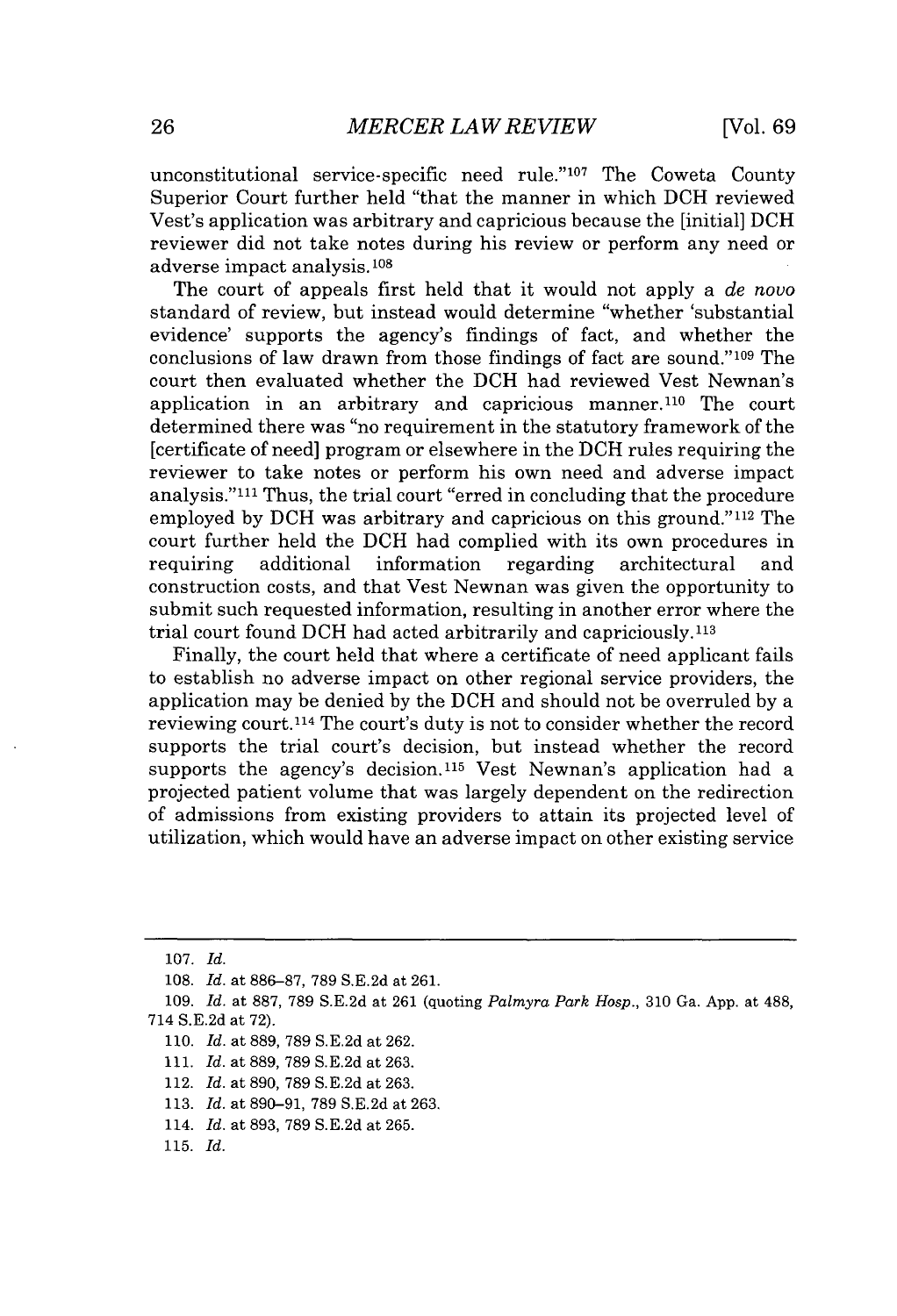providers.11 6 The court held the decision was not arbitrary and capricious because the DCH's decision was rational.<sup>117</sup>

In another certificate of need case, *Medical Center of Central Georgia v. Hospital Authority of Monroe* County,118 the Georgia Court of Appeals held that where an agency has discretion to initiate investigations of possible violations of statutes or agency rules, and declines to do so, a reviewing court cannot order such an investigation.<sup>119</sup> In this case, the Medical Center of Central Georgia **(MCCG)** submitted a letter of nonrenewability request (LNR) to the **DCH** seeking determination that its acquisition of certain medical equipment in an off-campus medical facility did not require a certificate of need. The Hospital Authority of Monroe County (MCH) objected to MCCG's request, and asked the **DCH** to perform an investigation. However, the **DCH** granted the LNR to **MCCG,** finding that the equipment was for hospital use. MCH requested a hearing, and **MCCG** moved for and was granted summary judgment because there was no genuine issue of material fact as to whether the proposed equipment purchase was for use in a hospital. MCH requested a review of the decision, but the **DCH** Commissioner affirmed the decision that **MCCG** did not need a certificate of need. The Monroe County Superior Court then reversed the DCH's decision, concluding the **DCH** exceeded its statutory authority, abused its discretion **by** not conducting an investigation, and ordered an investigation. **<sup>120</sup>**

The court of appeals noted that the **DCH** is authorized to administer Georgia's certificate of need program and held that **O.C.G.A. § 31-6-45121** gives the **DCH** discretion to make public or private investigations to determine whether provisions of that program have been violated.<sup>122</sup> Moreover, the court noted that **O.C.G.A. §** 31-6-44.1123 only allows superior courts to affirm, remand, reverse, or modify the final decision of an agency. <sup>124</sup>Therefore, the court of appeals reversed the superior court's decision requiring the **DCH** to perform an investigation into MCH's allegations against **MCCG.125**

- **123. O.C.G.A. §** 31-6-44.1 **(2017).**
- 124. *Med. Ctr. of Cent. Ga.,* 340 Ga. **App.** at **507, 798 S.E.2d** at 49.

**<sup>116.</sup>** *Id. at* **892-93, 789 S.E.2d** at 264.

**<sup>117.</sup>** *Id.* at **890-91, 893, 789 S.E.2d** at **263, 265.**

**<sup>118.</sup>** 340 Ga. **App.** 499, **798 S.E.2d** 42 **(2017).**

**<sup>119.</sup>** *Id. at* **507, 798 S.E.2d** at 49.

<sup>120.</sup> *Id. at* **501-03, 798 S.E.2d** at 45-47.

<sup>121.</sup> **O.C.G.A. § 31-6-45 (2017).**

<sup>122.</sup> *Med. Ctr. of Cent. Ga.,* 340 Ga. **App.** at **507, 798 S.E.2d** at 49.

**<sup>125.</sup>** *Id.*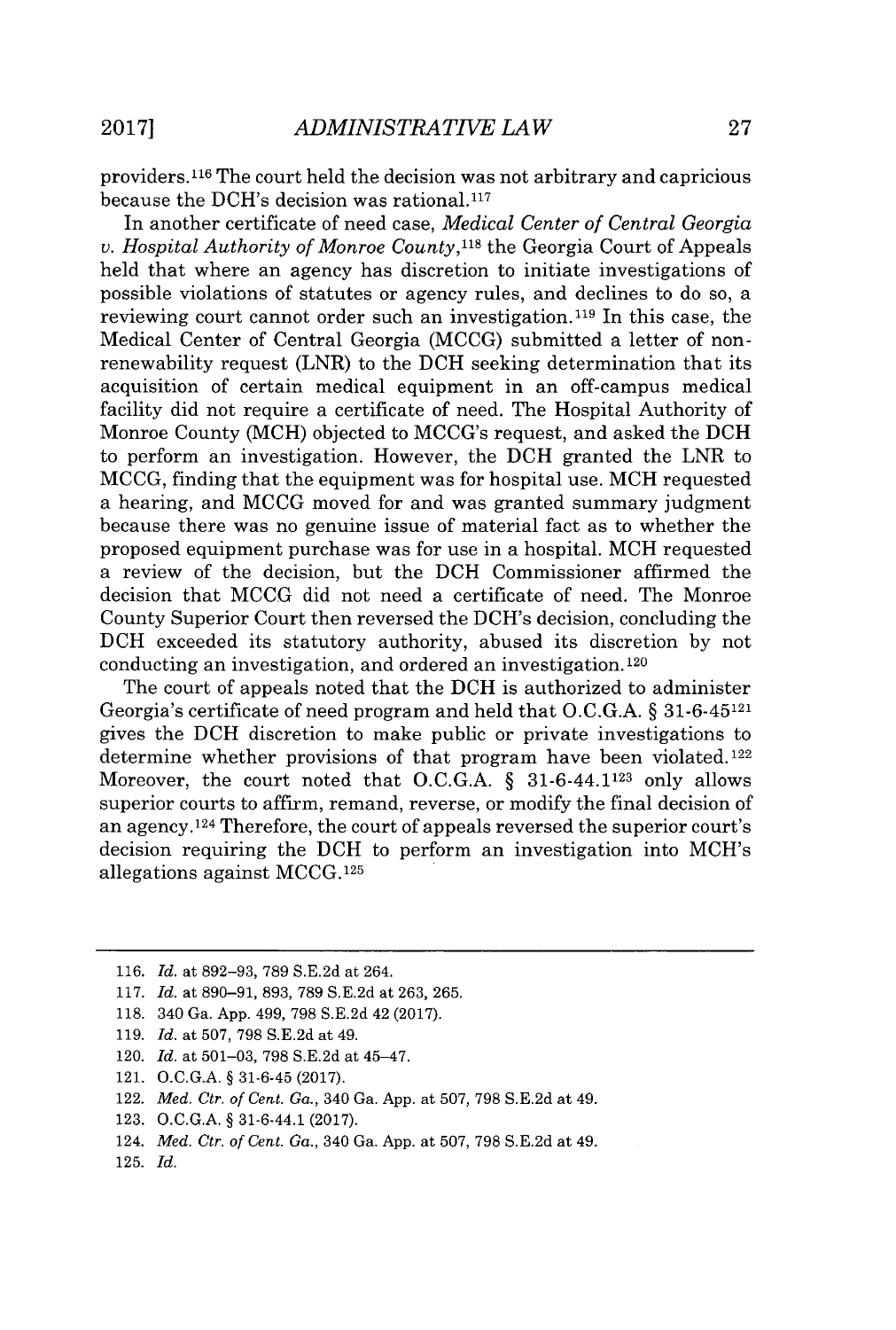Finally, in *Kennestone Hospital, Inc. v. Cartersville Medical Center, Inc.*, <sup>126</sup> the Georgia Court of Appeals again evaluated the DCH's final decision to award a certificate of need. <sup>127</sup>In *Kennestone,* the court reiterated the importance of ruling within the timelines established **by O.C.G.A. §** 31-6-44.1, which requires the court reviewing the DCH's decision to hear the case within 120 days of the filing of the case unless the hearing has been continued, and then within **30** days after the continued hearing.<sup>128</sup> The court held that, because the superior court did not enter its order within the required time, the DCH's decision to grant the certificate of need stands.129

In *Cherokee County Board of Tax Assessors v. Mason,<sup>130</sup>*the Georgia Court of Appeals evaluated an appeal to renew a Conservation Use Valuation Assessment (CUVA).<sup>131</sup> Milford Mason applied for and obtained a **CUVA** in **1993** and **2003.** However, Mason's **2013** application for renewal of the **CUVA** was denied **by** the Cherokee County Board of Tax Assessors (the Board) under the reasoning that Mason had no timber management plan, did not continuously and actively manage his poplar stands, and owned a rental house on the lot. Mason sought review of the Board's decision in the Crawford County Superior Court, which conducted a *de novo* review, reversed the Board's decision, and determined Mason was entitled to a **CUVA.13 <sup>2</sup>**On the Board's first appeal, the court of appeals remanded the case because the superior court did not use the factors set forth in **O.C.G.A. §** 48-5-7.4133 to determine if his property was eligible for renewal.<sup>134</sup> The superior court again determined that Mason was eligible, the Board appealed for a second time, and the court of appeals affirmed the superior court's decision. <sup>135</sup> The court noted that the superior court did not consider all the factors in determining whether Mason was entitled to a **CUVA;** because the list was non-exhaustive, the superior court's decision was affirmed. **<sup>136</sup>**

In *Welcker v. Georgia Board of Examiners of Psychologists,<sup>137</sup>*the Georgia Court of Appeals held that where an administrative agency's

- **130.** 340 Ga. **App. 889, 798 S.E.2d 32 (2017).**
- **131.** *Id. at* **889, 798 S.E.2d** at 34.
- **132.** *Id. at* **891-92, 798 S.E.2d** at 34-36.
- **133. O.C.G.A. §** 48-5-7.4 **(2017).**
- 134. *Mason,* 340 Ga. **App.** at **891, 798 S.E.2d** at 34-35.
- **135.** *Id.* at **889-92, 798 S.E.2d** at 34-36.
- **136.** *Id.* at **893, 798 S.E.2d** at **36.**
- **137.** 340 Ga. **App. 853, 798 S.E.2d 368 (2017).**

**<sup>126.</sup>** 341 Ga. **App. 28, 798 S.E.2d 381 (2017).**

**<sup>127.</sup>** *Id.*

**<sup>128.</sup>** *Id. at* **30, 798 S.E.2d** at **383.**

**<sup>129.</sup>** *Id. at* **32, 798 S.E.2d** at 384.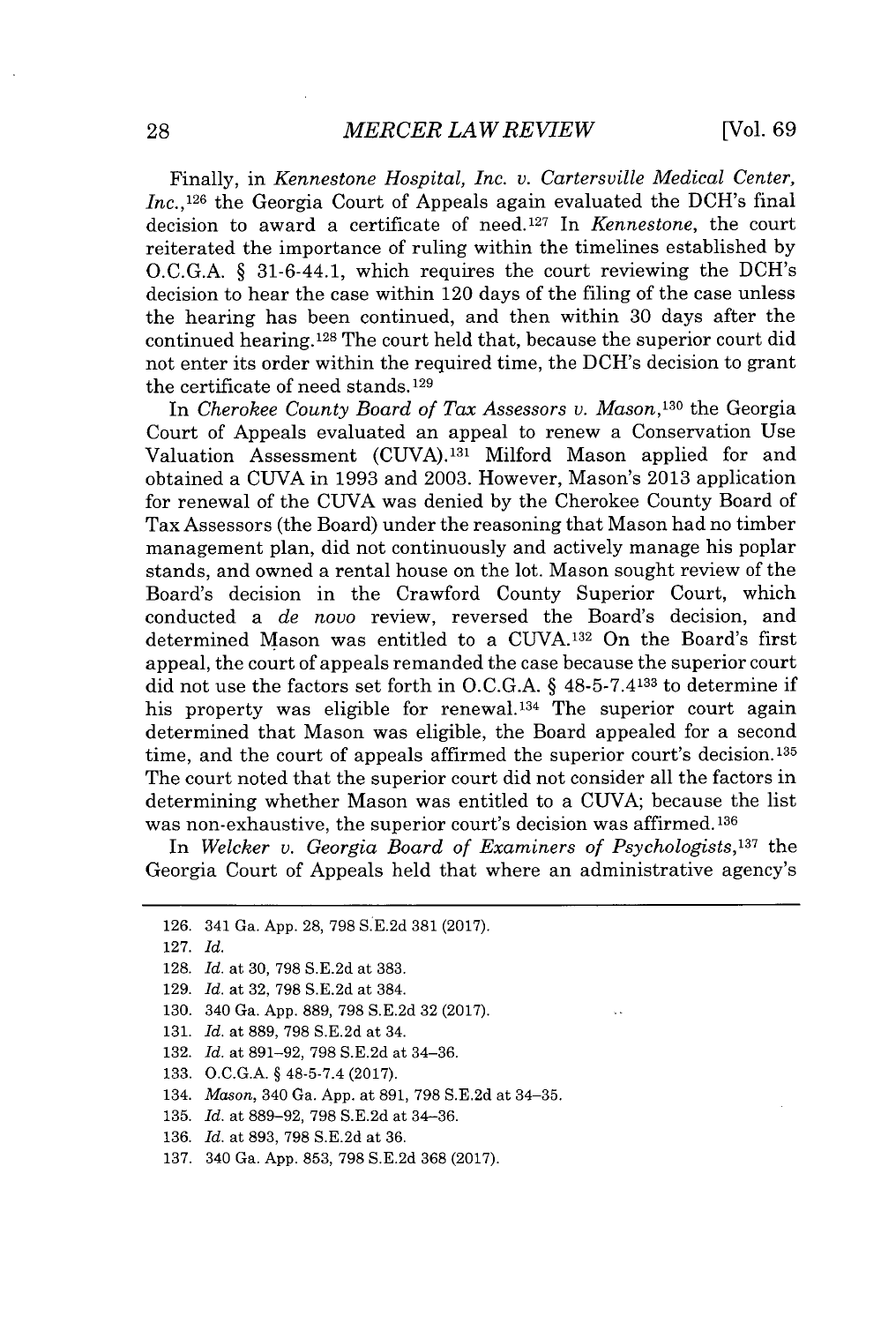construction of its own rule is not plainly erroneous based on the plain language of the rule, the court must defer to the agency's interpretation.<sup>138</sup> In that case, the court upheld the Georgia Board of Examiners of Psychologists' denial of an application for a license to practice psychology due to failure to satisfy a residency requirement because courts must defer to an agency's interpretation and application of its own rules.1<sup>39</sup>The court also held that the agency's decision cannot be overturned based on an abuse of discretion if there is some evidence to support the agency's application of the rule.<sup>140</sup> Furthermore, if no administrative hearing is required **by** law, then there is no contested case that is subject to judicial review.141 The court also noted that a waiver may only be granted if denying a license would cause substantial hardship, which is defined by O.C.G.A.  $\oint$  50-13-9.1(b)(1)<sup>142</sup> as significantly impairing the ability of the applicant to continue to function in the regulated practice.<sup>143</sup>

Judge Miller, joined **by** Judge Reese, dissented to the majority's opinion, stating that the Board's current interpretation of its rule was not in effect at the time the individual became subject to the Board's rules or even began her education.<sup>144</sup> Judge Miller thus concluded that the individual was entitled to her license.<sup>145</sup> Judge McFadden, joined by Judge Reese, also dissented, and held that the individual "made a prima facie showing of substantial hardship" and good faith to avoid the hardship.<sup>146</sup> Judge McFadden stated he believed incurring substantial debt qualified as substantial hardship and, therefore, the license should be granted. <sup>147</sup>

#### VII. **RECENT** LEGISLATION

This survey period saw a consistent number of enactments with major changes to administrative agencies during the Georgia General Assembly's regular session. The following are the more prominent measures that have been enacted:

- 144. *Welcker,* 340 Ga. **App.** at **861-62, 798 S.E.2d** at **374-75** (Miller, **J.,** dissenting).
- 145. *Id.* at **862, 798 S.E.2d** at **375.**
- 146. *Id.* at **862-63, 798 S.E.2d** at **375** (McFadden, **J.,** dissenting).
- 147. *Id.* at **863-64, 798 S.E.2d** at **376.**

**<sup>138.</sup>** *Id.* at 854, **798 S.E.2d** at **370.**

**<sup>139.</sup>** *Id.* at **859, 798 S.E.2d** at **373.**

<sup>140.</sup> *Id.* at **855, 798 S.E.2d** at **371.**

<sup>141.</sup> *Id.* at **856, 798 S.E.2d** at **371.**

<sup>142.</sup> **O.C.G.A.** *§* **50-13-9.1(b)(1) (2017).**

<sup>143.</sup> **O.C.G.A.** *§* **50-13-9.1(b)(1);** *Welcker,* 340 Ga. **App.** at **860, 798 S.E.2d** at 374.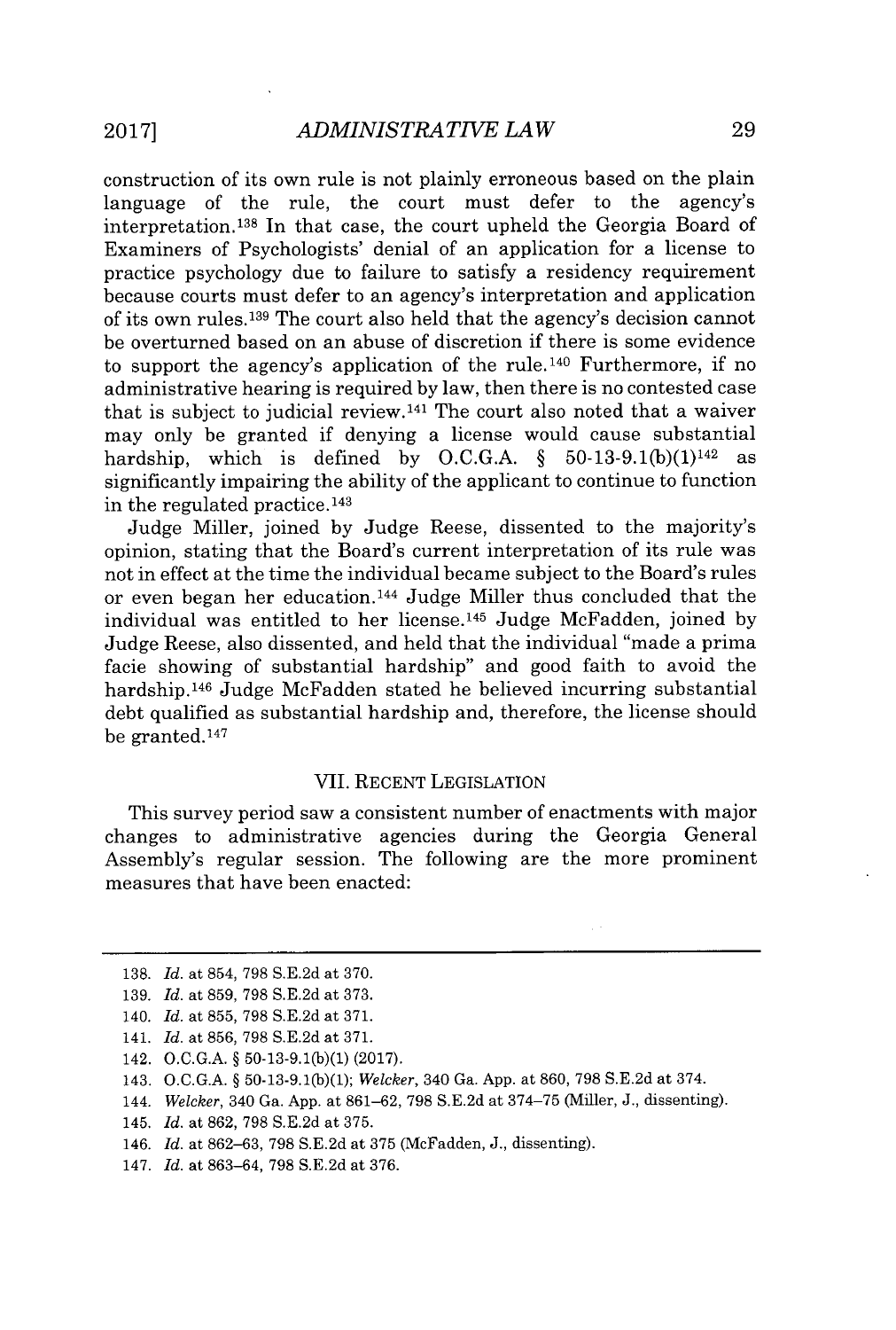**1)** Last year's more controversial Judicial Qualifications Commission was revisited with the creation of "The Judicial Qualifications Commission Improvement Act of **2017,"** which substantially revises matters in connection with the Commission.148

2) "The First Priority Act-Helping Turnaround Schools Puts Students First" Act was created to provide for a system of supports and assistance for the lowest-performing schools identified as in the greatest need of assistance.<sup>149</sup>

**3)** The former Agricultural Education Advisory Commission has been recreated.150

4) The Commissioner of Agriculture may now issue a variance or waiver to certain rules and regulations of the Department of Agriculture.<sup>151</sup>

**5)** The Office of Cardiac Care has been established within the Department of Public Health.152

**6)** The State Road and Tollway Authority is now allowed to enter into credit enhancement or liquidity agreements with private entities to allow for funding for road projects through issuance of bonds.<sup>153</sup>

**7)** The Georgia Emergency Management and Homeland Security Agency is required to establish a state-wide system to facilitate the transport and distribution of essentials in commerce during a state of emergency declared **by** the Governor. **<sup>154</sup>**

**8)** The Council on American Indian Concerns is now attached to the Department of Natural Resources for administrative purposes. <sup>155</sup>

**9)** The Georgia Geospatial Advisory Council has been recreated. **<sup>156</sup>**

**10)** The definition of "agency" has been expanded for purposes relating to the Georgia Technology Authority, and the Act provides for the

148. Ga. H.R. Bill **126,** Reg. Sess., **2017** Ga. Laws **157** (codified at **O.C.G.A. §§ 15-1-21, 15-9-2.1 (2017)).**

149. Ga. H.R. Bill **338,** Reg. Sess., **2017** Ga. Laws **75** (codified at **O.C.G.A. §§ 20-2-73, 20-2-83, 20-2-2063.20-2, 20-2-2067.1,** 20-14-41, 14-43-49.4 **(2017)).**

**150.** Ga. H.R. Bill 437, Reg. Sess., **2017** Ga. Laws 111 (codified at **O.C.G.A. §** 20-14-90 **(2017)).**

**151.** Ga. **S.** Bill **78,** Reg. Sess., **2017** Ga. Laws **619** (codified at **O.C.G.A. §** 26-2-34 **(2017)).**

**152.** Ga. **S.** Bill 102, Reg. Sess., **2017** Ga. Laws **302** (codified at **O.C.G.A. §§ 31-11-130- 139 (2017)).**

**153.** Ga. **S.** Bill **183,** Reg. Sess., **2017** Ga. Laws **760** (codified at **O.C.G.A. §§ 32-10-60, 32- 10-63, 32-10-65.2, 32-10-68, 32-10-73, 32-10-107 (2017).**

154. Ga. H.R. Bill 405, Reg. Sess., **2017** Ga. Laws 740 (codified at **O.C.G.A § 38-3-58 (2017)).**

**155.** Ga. H.R. Bill **153,** Reg. Sess., **2017** Ga. Laws 212 (codified at **O.C.G.A. §** 44-12-280 **(2017)).**

**156.** Ga. H.R. Bill **183,** Reg. Sess., **2017** Ga. Laws **216** (codified at **O.C.G.A. §§ 50-8-300- 01 (2017)).**